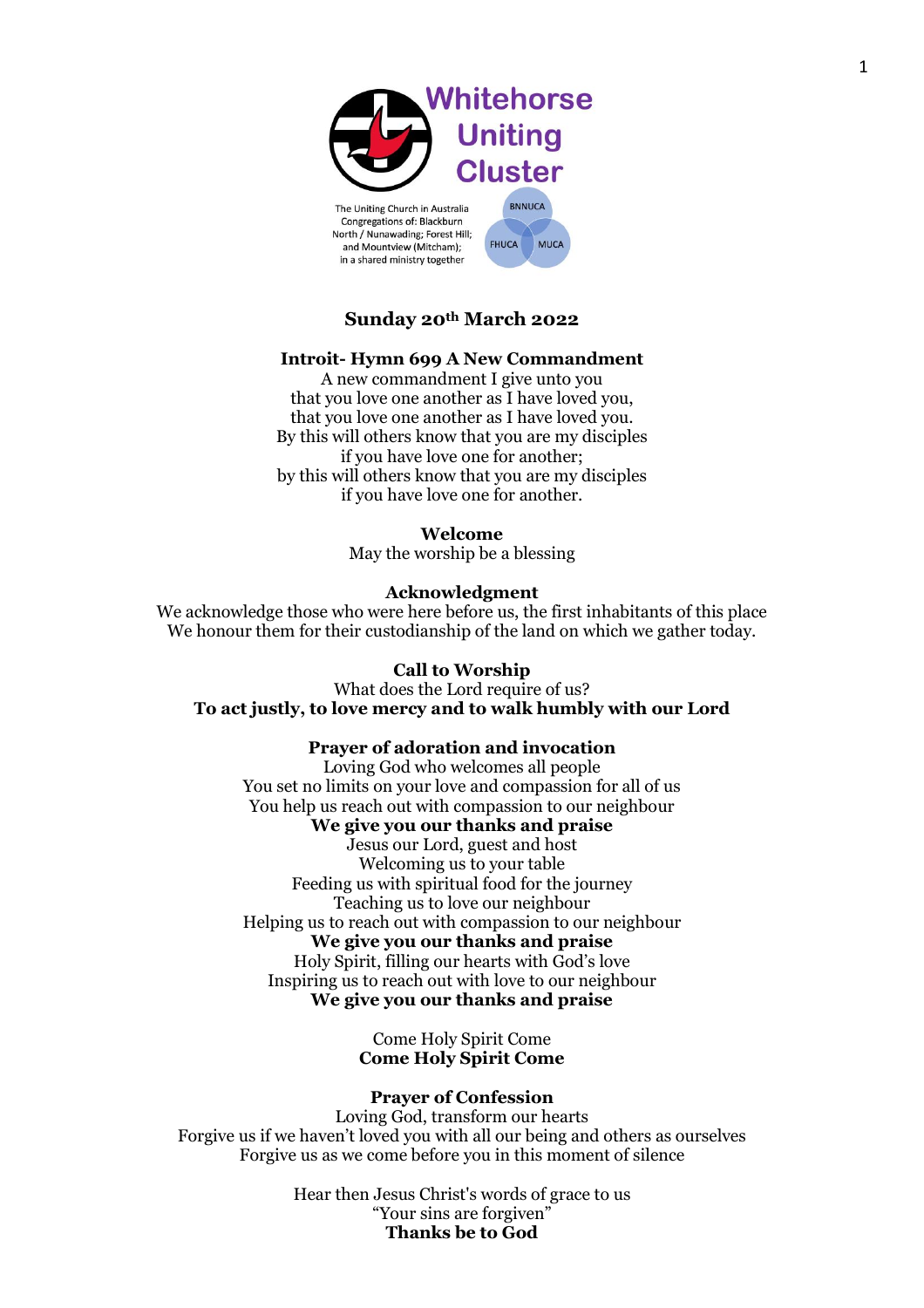#### **Hymn 628, In faith and hope and love From CD Songs and Praises - Cantus Choro Lyrics James McAuley Music Richard Connolly**  <https://youtu.be/PIyz5kg834M>

# **Reading - Luke 10:25-37**

**<sup>25</sup>** Just then a lawyer stood up to test Jesus.[\[a\]](https://www.biblegateway.com/passage/?search=Luke+10%3A25-37&version=NRSV#fen-NRSV-25381a) "Teacher," he said, "what must I do to inherit eternal life?" **<sup>26</sup>** He said to him, "What is written in the law? What do you read there?" **<sup>27</sup>** He answered, "You shall love the Lord your God with all your heart, and with all your soul, and with all your strength, and with all your mind; and your neighbour as yourself." **<sup>28</sup>** And he said to him, "You have given the right answer; do this, and you will live."

**<sup>29</sup>** But wanting to justify himself, he asked Jesus, "And who is my neighbour?" **<sup>30</sup>** Jesus replied, "A man was going down from Jerusalem to Jericho, and fell into the hands of robbers, who stripped him, beat him, and went away, leaving him half dead. **<sup>31</sup>** Now by chance a priest was going down that road; and when he saw him, he passed by on the other side. **<sup>32</sup>** So likewise a Levite, when he came to the place and saw him, passed by on the other side.

**<sup>33</sup>**But a Samaritan while travelling came near him; and when he saw him, he was moved with pity. **<sup>34</sup>** He went to him and bandaged his wounds, having poured oil and wine on them. Then he put him on his own animal, brought him to an inn, and took care of him. 35 The next day he took out two denarii,<sup>[\[b\]](https://www.biblegateway.com/passage/?search=Luke+10%3A25-37&version=NRSV#fen-NRSV-25391b)</sup> gave them to the innkeeper, and said, 'Take care of him; and when I come back, I will repay you whatever more you spend.' **<sup>36</sup>**Which of these three, do you think, was a neighbour to the man who fell into the hands of the robbers?" **<sup>37</sup>** He said, "The one who showed him mercy." Jesus said to him, "Go and do likewise." ©NRSV National Council of the Churches of Christ in the USA. Used by permission. All rights reserved worldwide.

## **Hymn 629: When I needed a neighbour were you there?**

**Version 1: Romsey Abbey Choir 2017 (George Richford) Chor Gesang** <https://youtu.be/fExR7eOhJO0>



**Sermon -Who is my Neighbour? Rev Tina**

The Lenten studies have left many of us asking questions and pondering about what hospitality is about and many of us have spoken of sharing and generosity and welcome and compassion. None of us have set a limit on who we offer hospitality to, whether it's family, friend or stranger.

In today's gospel a lawyer breaks into a conversation between Jesus and his disciples. Jesus was somewhere in Samaria and seventy disciples he'd appointed to go out in pairs to minister in his name have returned with accounts of ministry and miracles.

The lawyer asks: *Who is my neighbour?*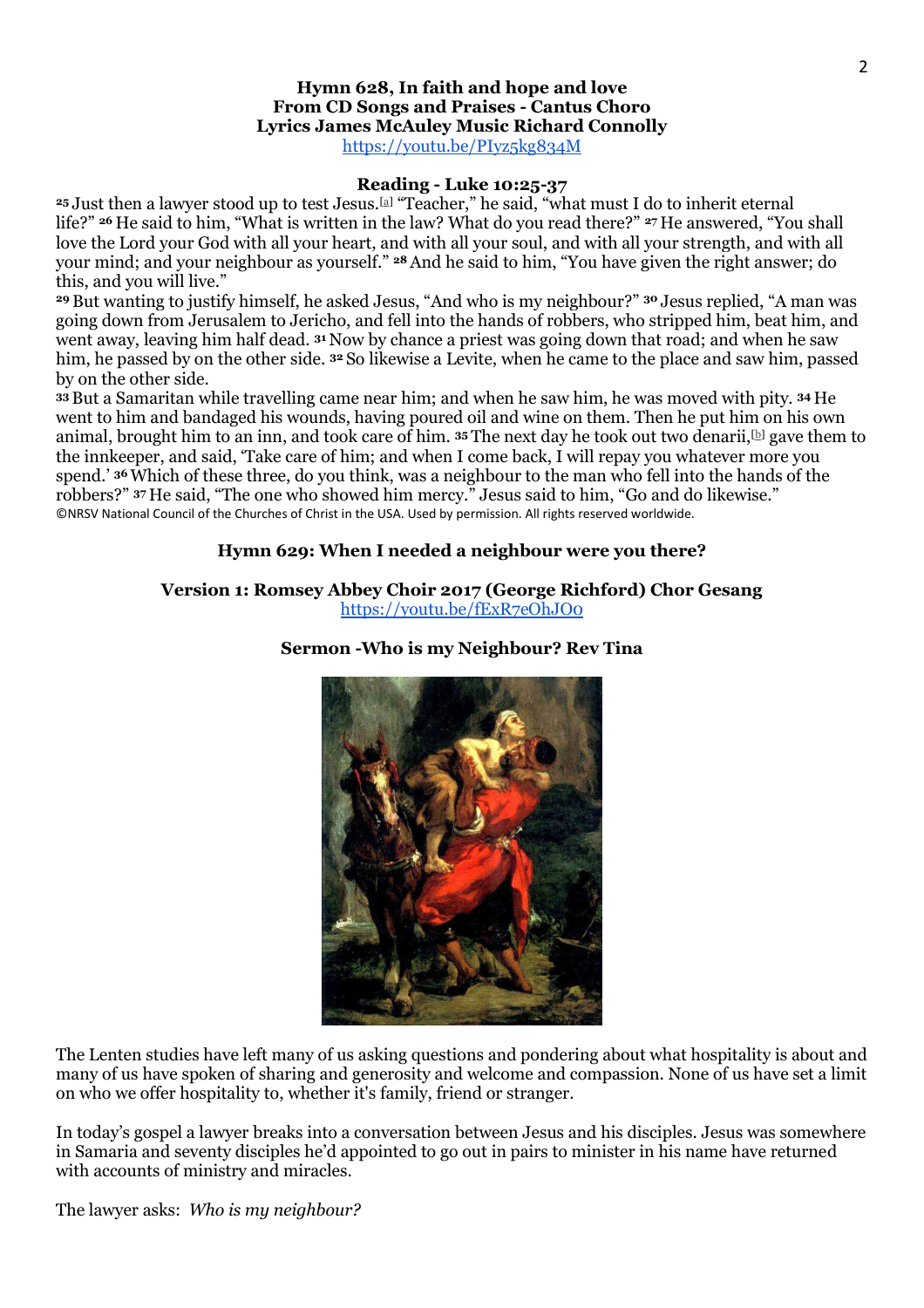The lawyer knows the Shema, so I wonder why he needs to justify himself and to do so in front everyone. The lawyer gives the impression he wanted Jesus to draw a line in the sand and name who wasn't his neighbour. Jesus responds to his question with a parable. It is not a comfortable parable or the response he hoped for. In the parable a Priest and Levite cross the road to avoid a stranger who needs their compassion and help. This raises a question. Do they really know the law and are they observing it and living out the law? The Shema calls for Jews to love God with all their being and to be merciful and compassionate like God towards their neighbour.

Jews despised Samaritans who believed in the same God and Torah but had intermarried with Assyrians and the hate was mutual. Jesus was refused hospitality when he entered a Samaritan village a few days before this encounter. He told his disciples to shake the dust off their feet and move on to the next village or home.

The Samaritan was travelling on the road from Jericho to Jerusalem. It's about 30 kilometres and is hilly desert country where he would have travelled down 760m and then up 250m, in the heat. The road was dangerous and inhabited by robbers and it's these robbers who attack the traveller and rob and beat him and take all his possessions, including his expensive outer robe and even his inner robe. They leave him naked, which is shameful for him. They leave him without food and water and easy prey for wild animals like lions. They leave him to die. He must have called out for help when his religious leaders approached but they walk past him on the other side of the road, perhaps thinking him dead and unclean or not one of "their" people. What if he had been family? They didn't bother to check.

A Samaritan stops and comes up to him and is moved with compassion. He cleans his wounds with wine and rubs olive oil in them to sooth them and bandaged him and mostly likely gave him water. He put him on his horse or donkey and took him to an inn and paid an inn keeper enough money for two months food and accommodation and promised to pay any more money that was needed for his care and recovery.

The Samaritan has responded with love and compassion to his neighbours while Jewish religious leaders have failed to live out their faith by observing their laws.

Jesus doesn't answer the lawyer's question. He gets him to answer the question himself. Jesus asks the lawyer:

*<sup>36</sup> Which of these three, do you think, was a neighbour to the man who fell into the hands of the robbers?"* The lawyer responds: "The one who showed him mercy." Jesus said to him, "Go and do likewise."

Perhaps over the past few years during the lockdown we may have asked whether people have had neighbour fatigue. Yet we have stories of the congregation at Gospel Hall who have fed thousands of hungry international students who were stranded without any money and found it difficult to find work in the hospitality industry. Our own Centre 81 partnered with WCC and the police to deliver hampers to people doing it tough There were stories about Sikhs without borders who fed those who were doing it tough and even drove up to Queensland to help people who had lost everything because of the floods. Now we have stories of people in the nations surrounding the Ukraine offering hospitality in their homes to the people fleeing Ukraine. Hospitality to the stranger. To people who cannot give anything in return but the love of their hearts and appreciation. Mercy and compassion become justice. They have taught us how to embrace our faith where we respond with love and compassion to the stranger.

An invitation to ponder or pray about the following:

Generous hospitality is possible when we put ourselves in the position of the other and stand in their shoes and try to see things through their eyes.

Have you ever been a stranger where someone helped you? What did it feel like?

Try to imagine how others who are strangers to you would feel like if you helped them.

What are some of the fears you have in expressing welcome and care to people you don't know or are very different to you?

Prayerfully consider a way Jesus may be inviting you to step out of your comfort zone this Lent, where you take a risk. Perhaps there is someone in your community or workplace who is struggling in some way.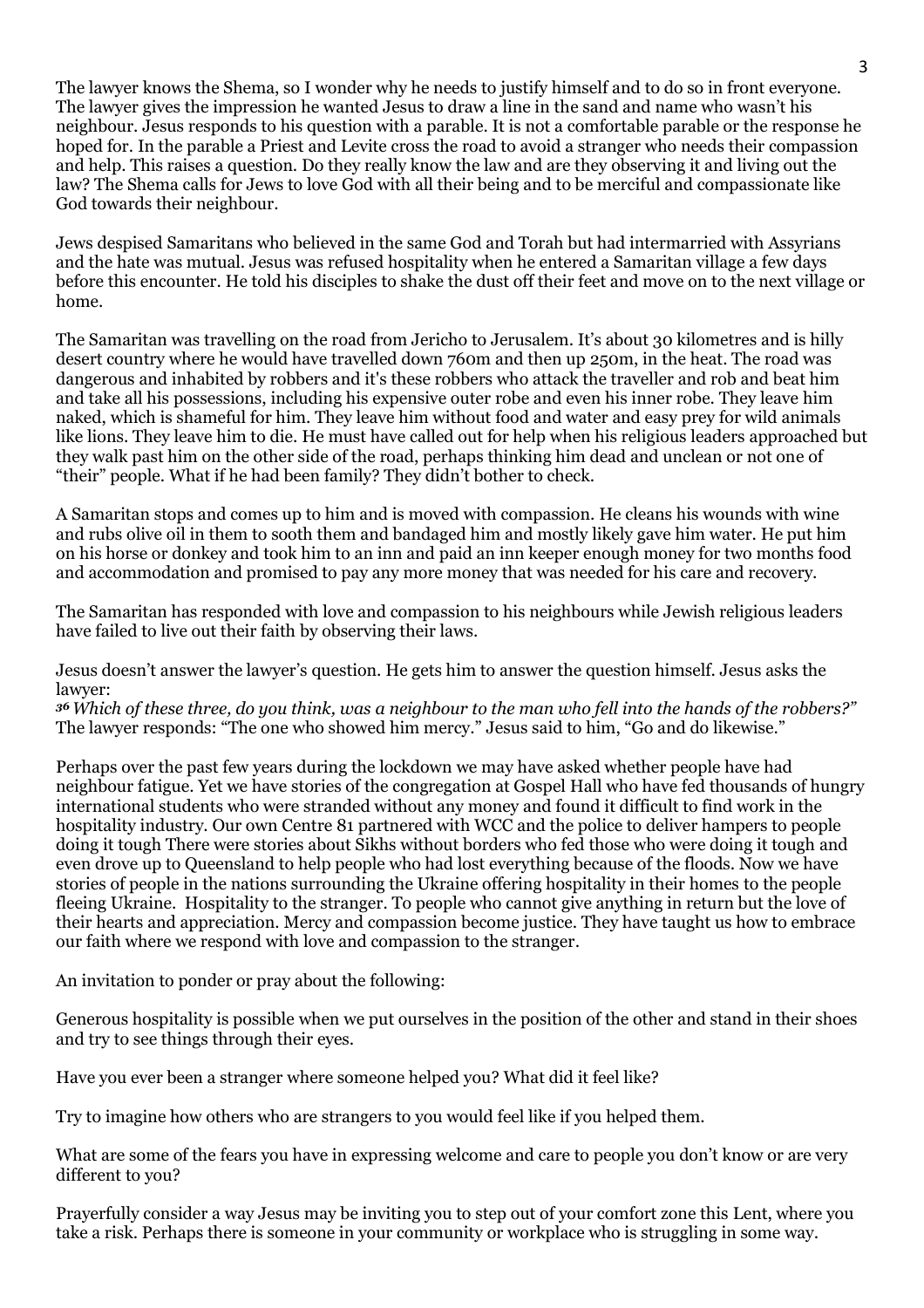Prayerfully consider one act of hospitably you could offer them that would express God's love and compassion.

## **What does the Lord require of you?**

From Minute for Music Laura Brandt & Evan Mounce, Composed by Jim Strathdee, St Andrews Calgary <https://youtu.be/mLZKitdqpq0>

#### **Offering Prayer** God of new beginnings, We offer these gifts to you today because we love you. Take our gifts and use them for your good. With hope we pray, amen.

# **Prayers of the People - Margot Kemke**



*Leunig – used with permission* 

We join together today to pray for all the people in our world, in all countries, our own land, our community and for our friends, family and for ourselves. We thank you for all your gifts to us, and pray that we will share our resources, our compassion and love as you encourage us to do each day.

We pray especially for the people of Ukraine, the ones who have fled their homes and for those who have stayed to protect their homes. We pray that the Russian government, who just for power and greed have attacked these innocent people, will cease the bombing and leave the places they have occupied. We pray for these attacks to cease immediately and for peace and reconciliation for these people.

O Lord, we despair about the results of climate change and we pray for the communities in Queensland and New South Wales who are repairing the damage to their homes and livelihood caused by the recent heavy floods. May they receive assistance, physical and monetary, to enable them to rebuild their lives again. We pray for the children and the elderly who have lost their security. Comfort and care for them and for the many willing communities who are offering assistance.

Following the world prayer cycle we pray for the Scandinavian countries of Norway, Sweden, Finland and Denmark and for Greenland, Iceland and the Faroe Islands situated in the North Atlantic Ocean. We give thanks for these beautiful countries of mountains, lakes, forests and glaciers, and for their people who are advocating for climate changes to protect their environment. These affluent countries have a very high standard of living, offering first-class health care and education, and civil liberties. We pray that the wealth and knowledge will be shared with the less fortunate and the many refugees who have been resettled there. We pray for the church congregations who are assisting these newcomers to integrate with the local communities. Bless and encourage the many varied people in these countries, O Lord.

We pray for the priest and congregation at St John's Catholic Church here in Mitcham, and the ministers and congregation at the Uniting Churches of Koonung Heights and Balwyn North. We pray also for the staff at Connections – may they all feel your guiding presence in their everyday lives as they seek to reflect your love in their local communities.

We ask for your blessings on our own cluster ministers, - Rev. Tina, Rev. Peter and Rev. Pete. – lead and guide them as they search for new pathways to service and worship in our three congregations. We thank you for their enthusiasm, willingness, and co-operation to enable our congregations to worship together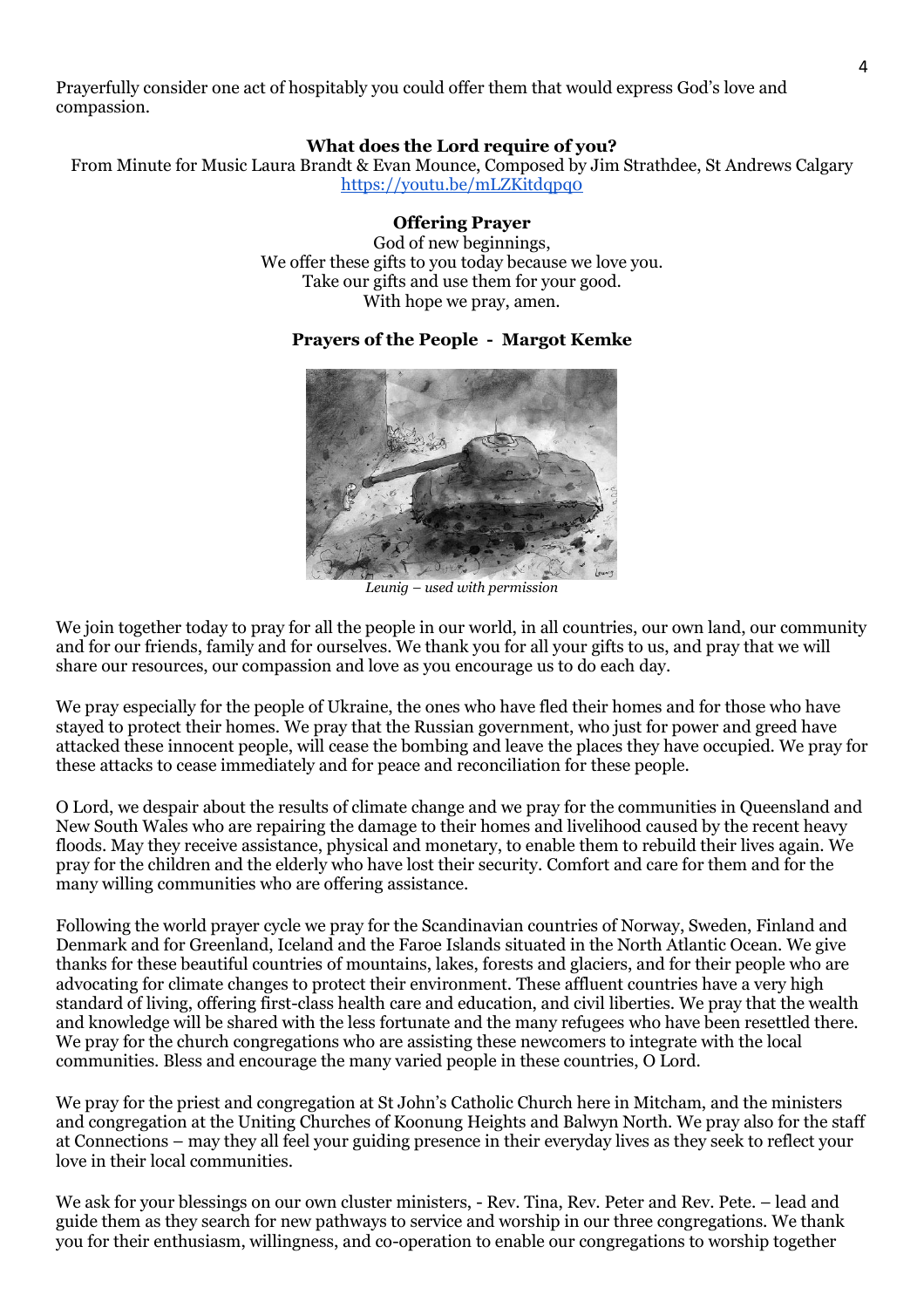and to serve you. We pray for those of us who have special needs at this time. May we all feel your loving presence, your compassion and guidance as we face the daily routines. We pray for the leaders of our country, federal, state and local; for teachers, medical practitioners, for care workers and for all who contribute to the welfare and governance of our country.

O Lord, we pray for peace throughout our world. We pray for guidance in our daily lives. We ask all of this in Jesus' name, amen.

> Say or sing the response **Taize song: O Lord hear my prayer**  as a response to Prayers of the people

*O lord hear my pray'r, O Lord hear my Pray'r When I call answer me. O Lord hear my pray'r, O Lord hear my pray'r Come and listen to me*



### Prayers for the Church Thanksgiving prayers for those who reach out and help others **Response – Taize Song**

Thanksgiving prayers for our loved ones and ourselves That we grow in faith and put our faith into action Prayers for those who offer a radical hospitality of compassion **Response – Taize Song**

## **The Lord's Prayer**

Our Father in heaven, hallowed be your name, your kingdom come, your will be done, on earth as in heaven. Give us today our daily bread. Forgive us our sins, as we forgive those who sin against us. Save us from the time of trial and deliver us from evil. For the kingdom, the power, and the glory are yours now and for ever. Amen.

## **Holy Communion**

The Spirit of the Lord be with you **And also with you** Lift up your hearts **We lift them to the Lord** Let us give thanks to the Lord **It is right to give our thanks and Praise**

> Holy God, Holy One, Holy Three! Before all that is, you were God Outside all we know, you are God After all is finished, You will be God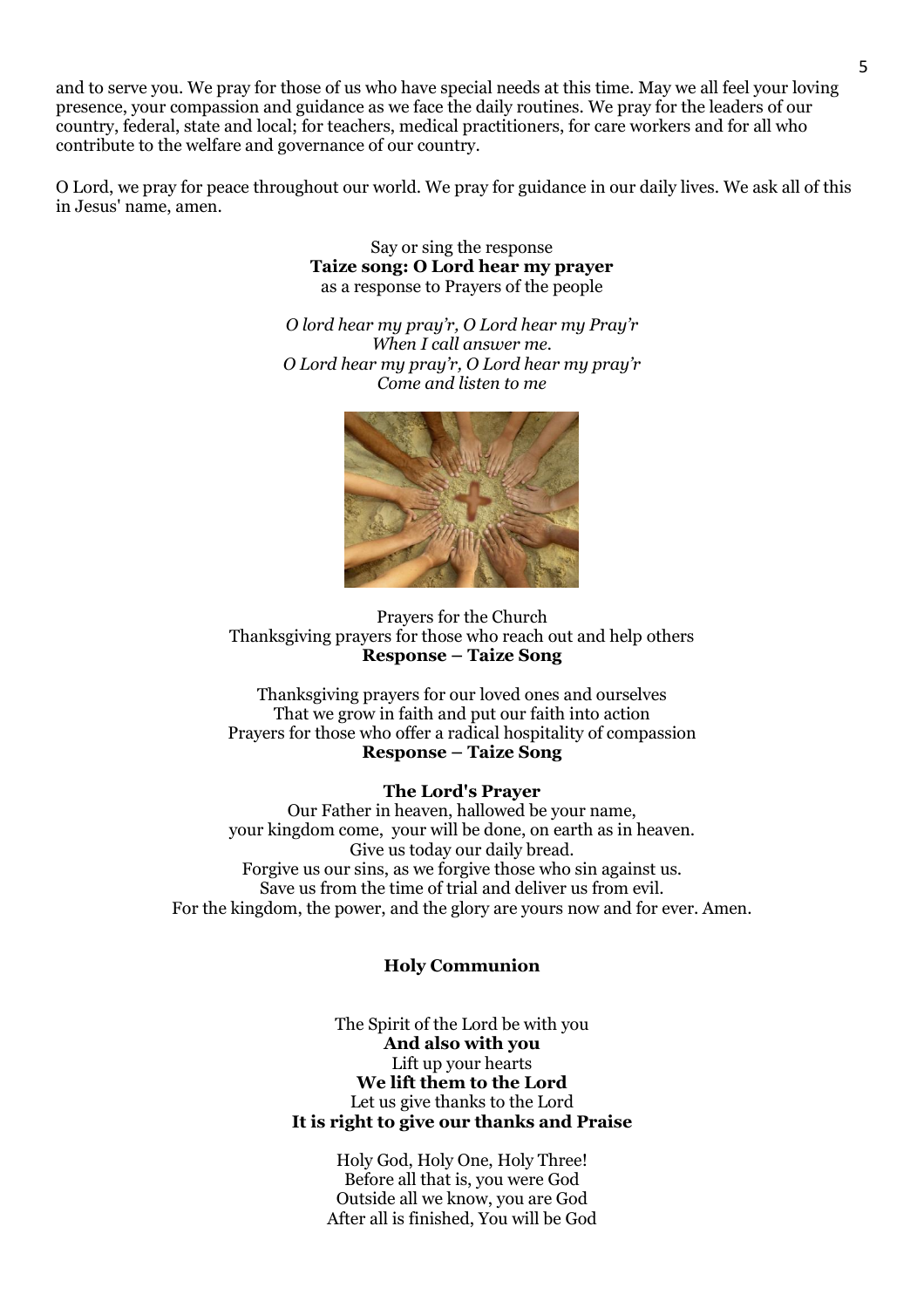Archangels sound the trumpets Angels teach us their song Saints pull us into your presence And this is our song:

#### **Holy, Holy, Holy God Our life, our mercy, our might Heaven and Earth are full of your Glory Save us, we pray, you beyond all Blest is the one who comes in your name Save us we pray, you beyond all**

Holy God, Holy One, Holy Three! You beyond the galaxies, You under the oceans You inside the leaves, You pouring down rain You opening the flowers, You feeding the insects You giving us your image, You carrying us through the water You holding us in the night You smile on Sarah and Abraham Your hand is with Moses and Miriam Your words are through Deborah and Isaiah You lived as Jesus amongst us Healing, teaching, dying, rising, Inviting us all to your feast

> In the night in which he was betrayed Jesus took bread and gave thanks Broke it and gave it to his disciples, saying: Take, eat, this is my body, given for you Do this for the remembrance of me

Again, after supper he took the cup, gave thanks And gave it for all to drink, saying, This cup is the new covenant in my blood Shed for you and for all people For the forgiveness of sin Do this for the remembrance of me

Holy God, we remember your son, His life with the humble, His death among the wretched His resurrection for us all, Your wisdom, our guide Your justice, our strength, your grace, our path to rebirth

> And so we cry, Mercy: **Mercy!** And so we cry, Glory: **Glory!** And so we cry, Blessing! **Blessing!**

Holy God we beg for your spirit, Enliven this bread Awaken this body Pour us out for each other Transfigure our minds Ignite your church Nourish the life of the earth Make us though broken, whole Make us, despite death, alive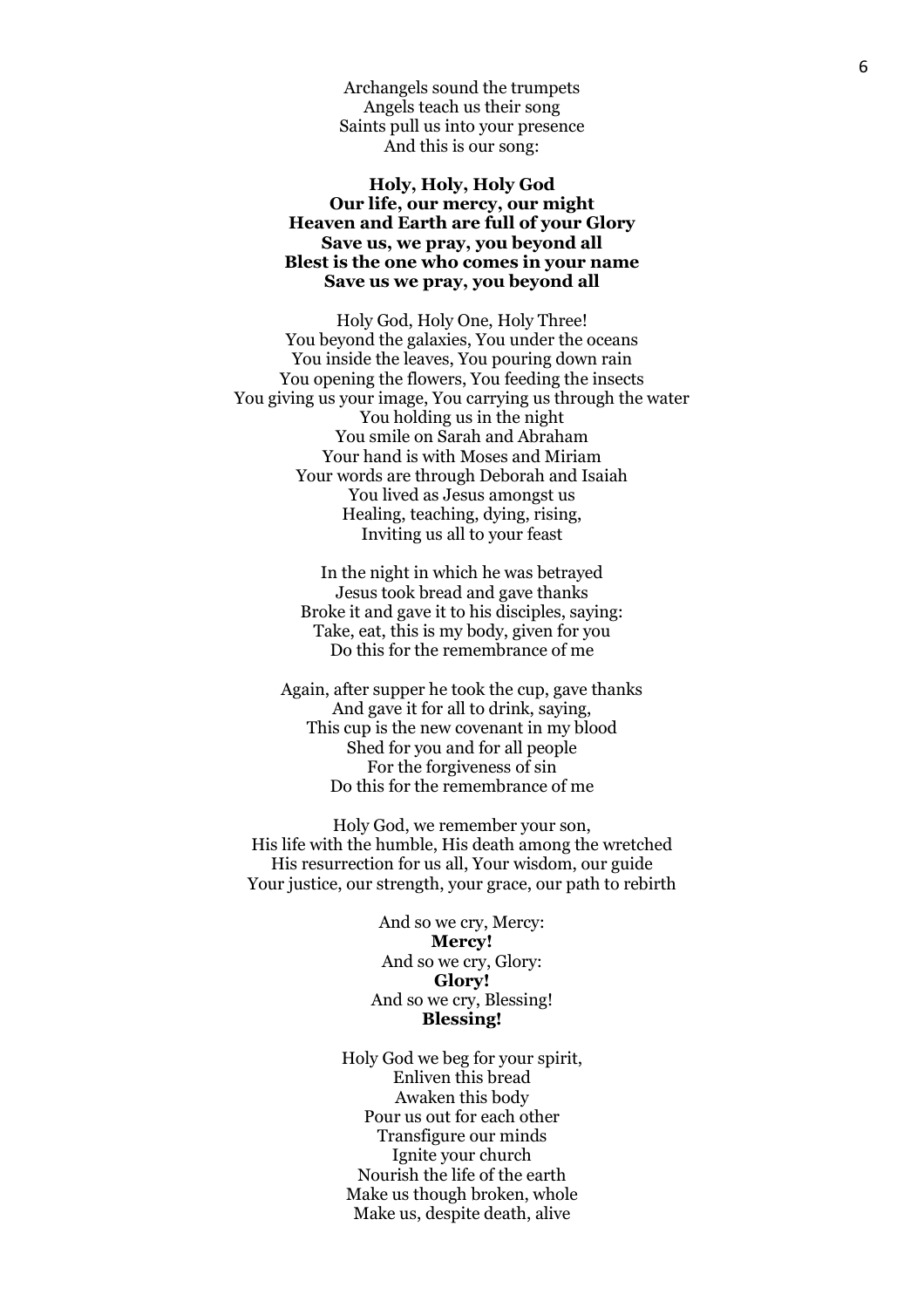And so we cry, Come, Holy Spirit: **Come, Holy Spirit!** And so the church shouts, Come, Holy Spirit: **Come, Holy Spirit!** And so the earth pleads, Come, Holy Spirit: **Come, Holy Spirit!**

You, Holy God, Holy one, Holy Three, Our life, our mercy, our might Our table, our food, our server Our rainbow, our ark, our dove Our sovereign, our water, our wind Our light, our treasure, our tree Our way, our truth, our life You Holy God, Holy one, Holy Three!

> Praise now, Praise tomorrow Praise forever

And so we cry, Amen **Amen!**

Life-giver, pain-bearer, love maker. Source of all life that is and shall be Father and mother of us all Loving God, in whom is heaven: **The hallowing of your name echo Through the universe! The way of your justice be followed By all peoples of the world!**

Your heavenly will be done **By all created beings!** Your commonwealth of peace and freedom **Sustain our hope and come on earth!** With the bread we need for today, **Feed us** In the hurts we absorb from one another, **Forgive us** In times of temptation and test, **Strengthen us** From trials too great to endure, **Spare us** From the grip of all that is evil, **Free us** For you reign in the glory of the power that is love, now and forever, **Amen**

> Christ is the bread of joy **Who shares food with sinners (Break bread)** Christ is the cup of life **Who revives the faint hearted (Hold up cup)** Let us receive what we are Let us become what we receive **THE BODY OF CHRIST**

> > **Invitation** This is the table of the Lord It is an open table Where all are welcome These are the Gifts of God for all the People of God **May we who Share these gifts Be found in Christ And Christ in us**